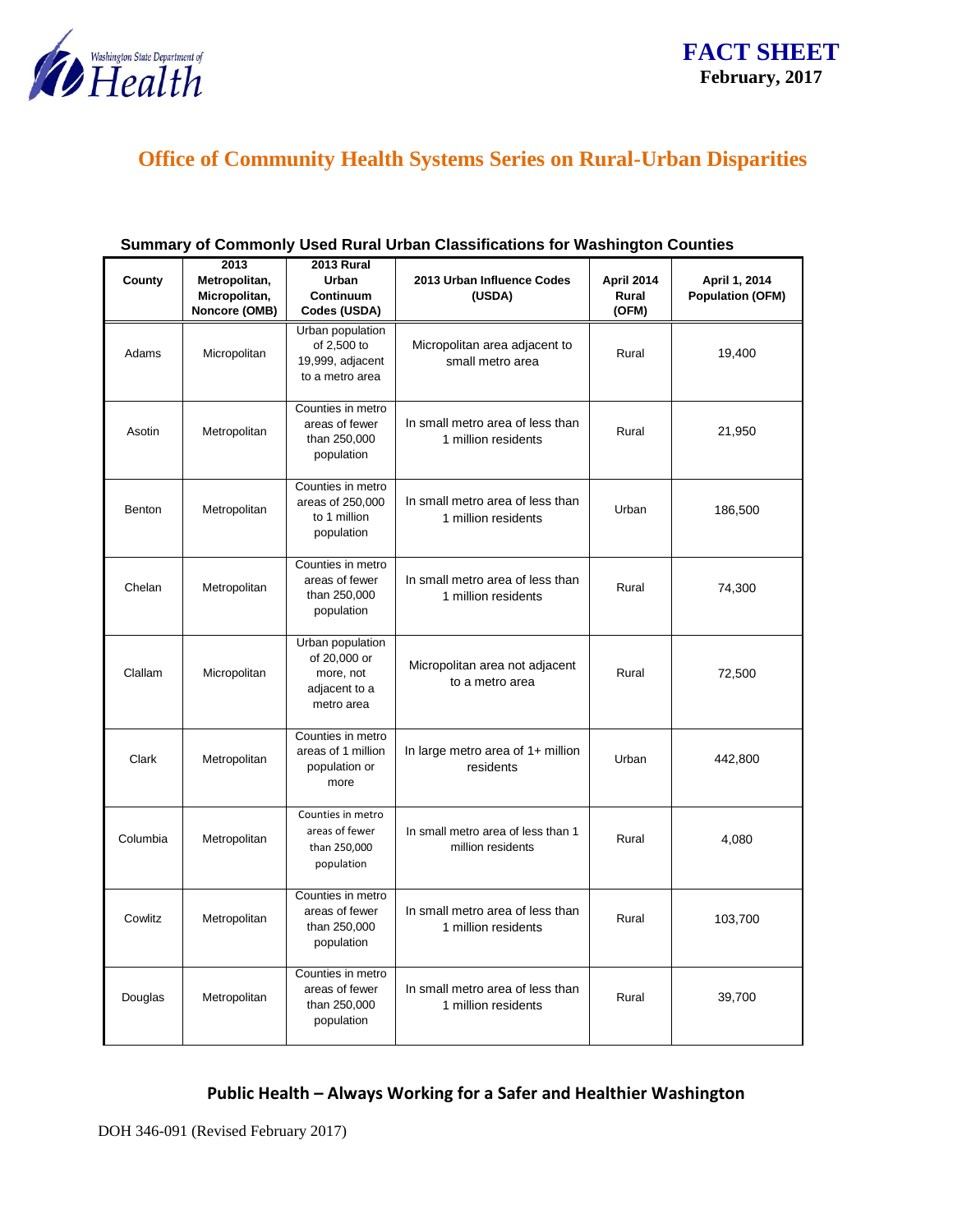

## **FACT SHEET February, 2017**

| Ferry           | Noncore      | Completely rural<br>or less than<br>2,500 urban<br>population, not<br>adjacent to a<br>metro area | Noncore not adjacent to metro<br>or micro area and does not<br>contain a town of at least 2,500<br>residents | Rural | 7,660     |
|-----------------|--------------|---------------------------------------------------------------------------------------------------|--------------------------------------------------------------------------------------------------------------|-------|-----------|
| Franklin        | Metropolitan | Counties in metro<br>areas of 250,000 to<br>1 million<br>population                               | In small metro area of less than<br>1 million residents                                                      | Rural | 86,600    |
| Garfield        | Noncore      | Completely rural or<br>less than 2,500<br>urban population,<br>adjacent to a<br>metro area        | Noncore adjacent to small<br>metro area and does not<br>contain a town of at least 2,500<br>residents        | Rural | 2,240     |
| Grant           | Micropolitan | Urban population<br>of 20,000 or<br>more, not<br>adjacent to a<br>metro area                      | Micropolitan area not adjacent<br>to a metro area                                                            | Rural | 92,900    |
| Grays<br>Harbor | Micropolitan | Urban population<br>of 20,000 or<br>more, adjacent to<br>a metro area                             | Micropolitan area adjacent to<br>small metro area                                                            | Rural | 73,300    |
| Island          | Micropolitan | Urban population<br>of 20,000 or<br>more, adjacent to<br>a metro area                             | Micropolitan area adjacent to<br>large metro area                                                            | Rural | 80,000    |
| Jefferson       | Noncore      | Urban population<br>of 2,500 to<br>19,999, adjacent<br>to a metro area                            | Noncore adjacent to small<br>metro area and contains a town<br>of at least 2,500 residents                   | Rural | 30,700    |
| King            | Metropolitan | Counties in metro<br>areas of 1 million<br>population or<br>more                                  | In large metro area of $1+$ million<br>residents                                                             | Urban | 2,017,250 |
| Kitsap          | Metropolitan | Counties in metro<br>areas of 250,000<br>to 1 million<br>population                               | In small metro area of less than<br>1 million residents                                                      | Urban | 255,900   |
| Kittitas        | Micropolitan | Urban population<br>of 20,000 or<br>more, adjacent to<br>a metro area                             | Micropolitan area adjacent to<br>large metro area                                                            | Rural | 42,100    |
| Klickitat       | Noncore      | Urban population<br>of 2,500 to<br>19,999, adjacent<br>to a metro area                            | Noncore adjacent to large<br>metro area                                                                      | Rural | 20,850    |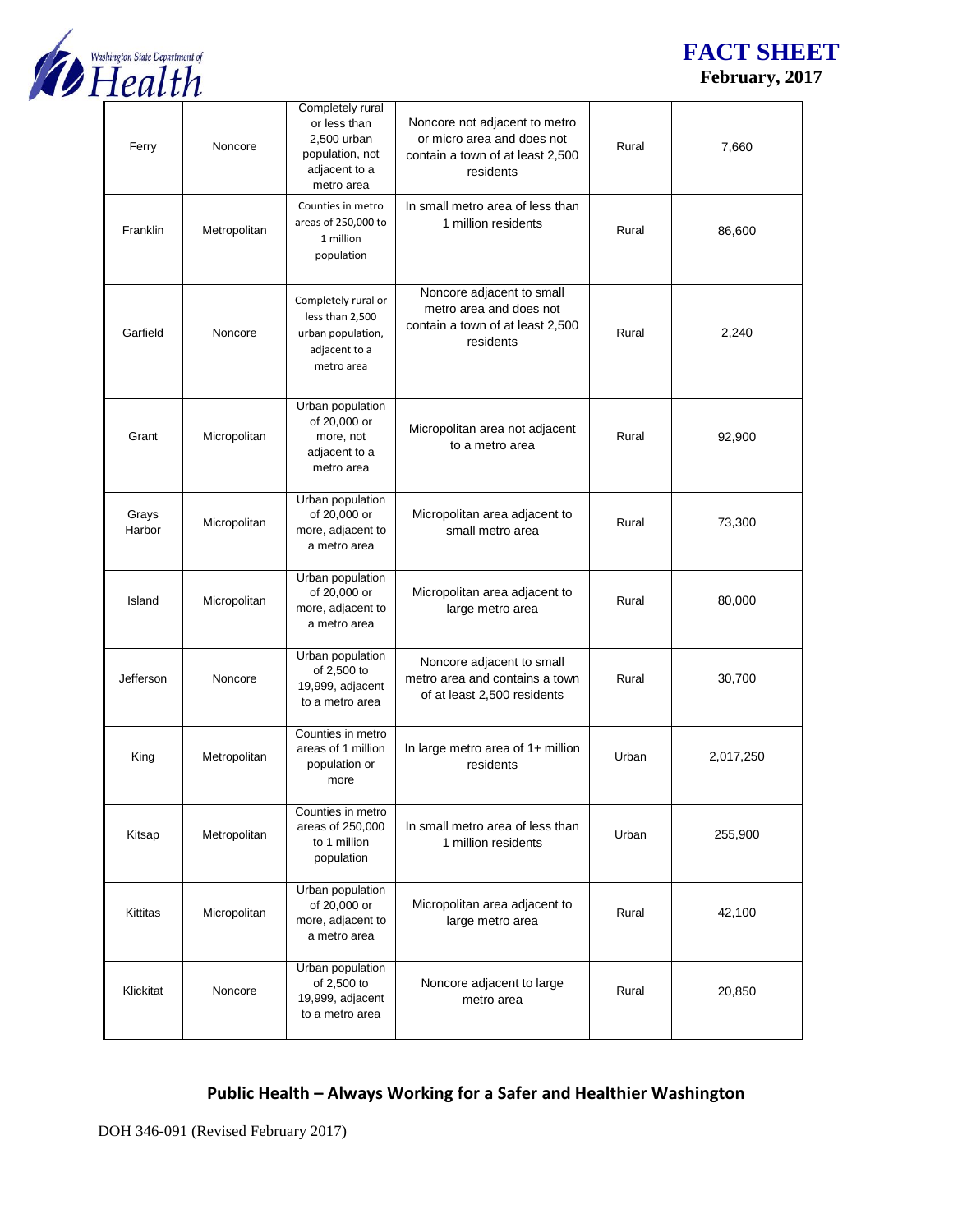

## **FACT SHEET February, 2017**

| Lewis           | Micropolitan | Urban population<br>of 20,000 or<br>more, adjacent to<br>a metro area                             | Micropolitan area adjacent to<br>large metro area                                                            | Rural | 76,300  |
|-----------------|--------------|---------------------------------------------------------------------------------------------------|--------------------------------------------------------------------------------------------------------------|-------|---------|
| Lincoln         | Noncore      | Completely rural<br>or less than<br>2,500 urban<br>population,<br>adjacent to a<br>metro area     | Noncore adjacent to small<br>metro area and does not<br>contain a town of at least 2,500<br>residents        | Rural | 10,700  |
| Mason           | Micropolitan | Urban population<br>of 20,000 or<br>more, adjacent to<br>a metro area                             | Micropolitan area adjacent to<br>large metro area                                                            | Rural | 62,000  |
| Okanogan        | Noncore      | Urban population<br>of 2,500 to<br>19,999, adjacent<br>to a metro area                            | Noncore adjacent to small<br>metro area and contains a town<br>of at least 2,500 residents                   | Rural | 41,700  |
| Pacific         | Noncore      | Urban population<br>of 2,500 to<br>19,999, not<br>adjacent to a<br>metro area                     | Noncore adjacent to micro area<br>and contains a town of at least<br>2,500 residents                         | Rural | 21,100  |
| Pend<br>Oreille | Metropolitan | Counties in metro<br>areas of 250,000<br>to 1 million<br>population                               | In small metro area of less than<br>1 million residents                                                      | Rural | 13,210  |
| Pierce          | Metropolitan | Counties in metro<br>areas of 1 million<br>population or<br>more                                  | In large metro area of 1+ million<br>residents                                                               | Urban | 821,300 |
| San Juan        | Noncore      | Completely rural<br>or less than<br>2,500 urban<br>population, not<br>adjacent to a<br>metro area | Noncore not adjacent to metro<br>or micro area and does not<br>contain a town of at least 2,500<br>residents | Rural | 16,100  |
| Skagit          | Metropolitan | Counties in metro<br>areas of fewer<br>than 250,000<br>population                                 | In small metro area of less than<br>1 million residents                                                      | Rural | 119,500 |
| Skamania        | Metropolitan | Counties in metro<br>areas of 1 million<br>population or<br>more                                  | In large metro area of 1+ million<br>residents                                                               | Rural | 11,370  |
| Snohomish       | Metropolitan | Counties in metro<br>areas of 1 million<br>population or<br>more                                  | In large metro area of 1+ million<br>residents                                                               | Urban | 741,000 |